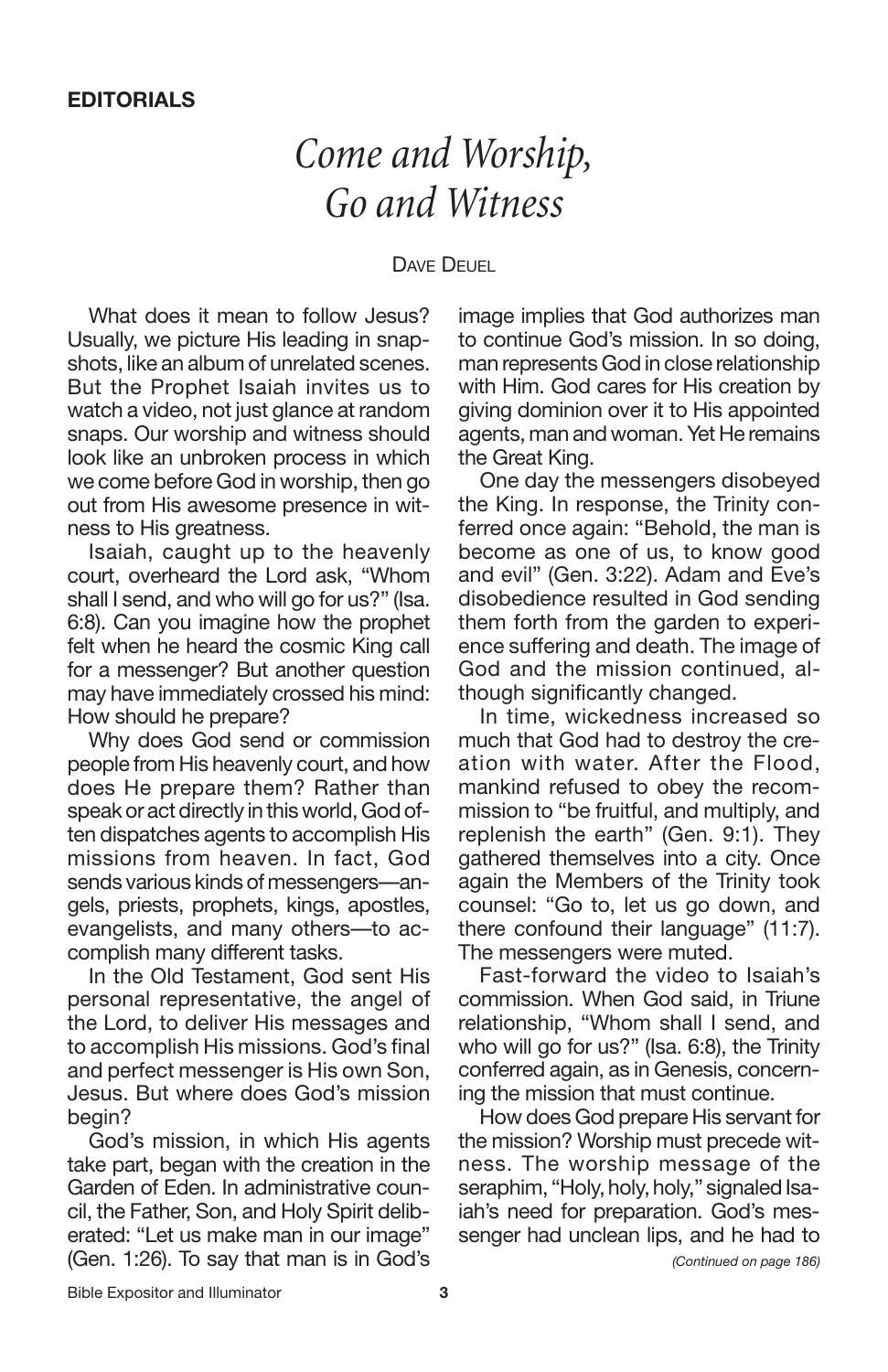### **EDITORIALS**

*(Continued from page 3)*

go to people who had unclean lips.

Jesus sends us. Our Lord once said to His disciples, "As my father hath sent me, even so send I you" (John 20:21). On another occasion, He rephrased the commission when He said, "Go ye therefore, and teach all nations" (Matt. 28:19). Although Jesus commissioned the disciples and apostles, He sends us too.

But the mission does not stop there. Jesus added, "Go . . . baptizing them in the name of the Father, and of the Son, and of the Holy Ghost: teaching them to observe all things whatsoever I have commanded you" (Matt. 28:19-20). Accepting the gospel mission is more than telling God's good news. It includes baptizing—publicly identifying with the risen Christ, His church, and His instruction, including what Paul called "all the counsel of God" (Acts 20:27).

The mission is a community effort. No single individual or group can do all that is essential to completing God's mission plan. It is a task for the new community

of believers, the church. And it extends to "the end of the world" (Matt. 28:20).

In his commission challenge to God's agents in the church of Ephesus, Paul told believers to suit up for the mission with armor and a weapon, "the word of God" (Eph. 6:10-17). The apostle meant that, like Isaiah, we must go prepared to face resistance and opposition. People are not the enemy, for it is they to whom we go. But Satan and the forces of evil engage us in combat, trying to prevent us from completing our mission. Our tendency to sin also trips us up on our path.

How are you doing in God's mission? God sends us as His agents to our community to deliver His Word and accomplish His work. Our worship and witness for God, our service, should look like a smooth and unbroken process—coming before God in worship, then going out from His awesome presence prepared to witness to His greatness.

When capturing the reason for the Christian's special mission, Peter wrote, "That ye should shew forth the praises of him who hath called you out of darkness into his marvellous light" (I Pet. 2:9).

### *Listen to the Voice of God*

#### DAVE DEUEL

Some Christian leaders argue that Scripture reading in church services is dry and unprofitable. How important is the public reading of Scripture to Christ's followers? At the request of God's people, Ezra read the Bible publicly. In response, 42,000 people bowed low in heartfelt worship, shouting, "Amen, Amen" (Neh. 8:6). This account reminds us that through the public and private reading of the Bible, people become believers, grow spiritually, and worship.

Hearing Scripture as the voice of God means that God is our Teacher, His Word is our instruction, and reading is our way of listening. This study looks at each of these propositions.

1. What does it mean that God is our Teacher? Pastors preach sermons, and teachers present lessons of all sorts, but God does the instructing (Ps. 51:6-17; Matt. 23:8; I Thess. 4:9). This means that preachers and teachers are most faithful to their task when they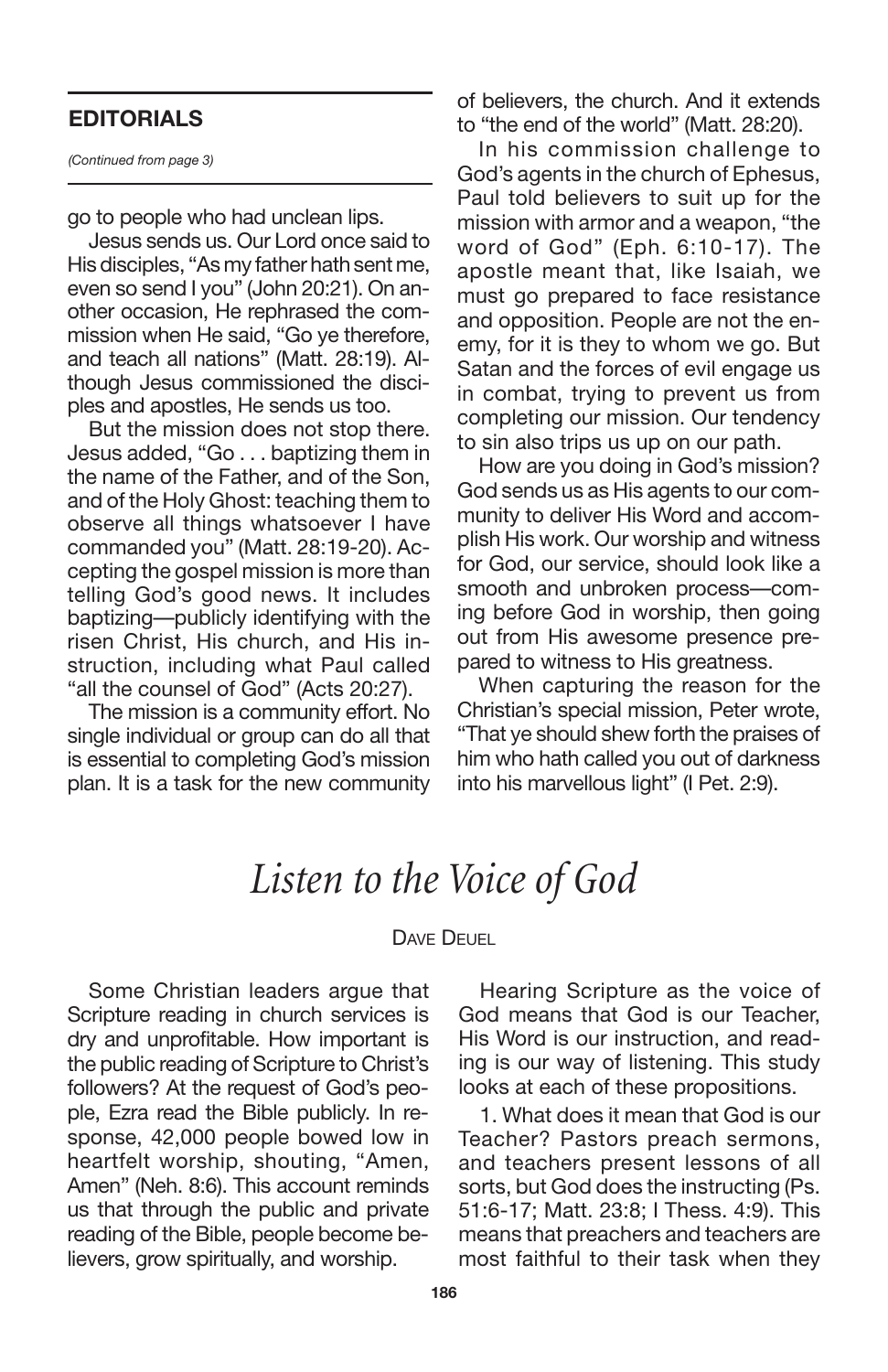simply make clear what Scripture says, for it is the voice of God.

2. In what ways is Scripture our instruction? The Word of God is the only message that leads to faith and growth. A sermon is only biblical to the extent that it helps our understanding of Scripture. No wonder many church services conclude the Scripture reading by saying, "This is the Word of the Lord"! In so doing, they distinguish the sermon from the reading.

Throughout history, many churches have had two pulpits, one higher than the other. The lower pulpit was sometimes just a desk behind which the preacher sat; the higher pulpit was where the reader of Scripture stood. It was higher primarily because the Word of God itself is the message.

3. How is reading our way of listening and responding to God? Following the scriptural practice Moses established, Ezra read Scripture and then explained it where necessary (Ezra 7:10; Neh. 8:1- 13). But how did this practice begin?

Ezra drew on the practice of reading Scripture that Moses had established. In Deuteronomy, Moses addressed a problem. The people would not listen to the voice of God. Through Moses, God responded by prescribing an instructional pattern, a recurring thematic argument rooted in sequential activities. Occurring regularly throughout the book in clusters, the steps, in order, are assemble to God, read, hear, learn, fear, worship, obey, and teach. Each of these activities requires a brief overview.

*Assemble to God.* When God's people gather to hear the Word of God, they demonstrate spiritual commitment—a desire to hear the voice of God and to worship Him only. In fact, God commanded Moses to gather the people to Himself: "Gather . . . the people together" (Deut. 4:10; 31:11).

*Read.* Reading Scripture, as Moses and Ezra did, includes interpreting it. In fact, no sooner had God given the law than Moses read it to Israel, forthey were sinning in ignorance and suffering for it. The people responded, "All that the Lord hath said will we do, and be obedient" (Exod. 24:7). We learn from Nehemiah 8:8 that reading Scripture in public requires explanation of what is unclear. Today we call this Bible exposition.

*Hear.* Hearing is not only opening the ear gate but also desiring to receive God's message. Hearing begins in response to the voice of God. The Holy Spirit then takes the sacred text and illuminates our understanding so that we can comprehend it and apply it to our lives (I Cor. 2:12).

*Learn.* Learning that leads to growth is a spiritual process. The Deuteronomy pattern admonishes us to learn to fear God. It is in learning about God's character and works—for example, the accounts of His mighty acts—that we learn to fear God. Although Bible exposition aids understanding, the content of learning is Scripture read aloud in public.

*Fear.* The theme of fearing God reoccurs throughout Deuteronomy. Although the word "fear" in Scripture has a range of meanings, two give a crucial distinction in meaning. As an illustration, Jonah claimed to fear God but disobeyed by running from God's mission to Nineveh. The Canaanite sailors truly feared God, for they prayed, sacrificed, and made vows to Him—as Jonah should have done (Jonah 1). The sailors obeyed.

*Worship.* Although the theme of worship is prominent in Deuteronomy, the actual term occurs only five times. Three out of the five occurrences refer to avoiding false gods. One crucial aspect of worship is taking what God says seriously. Although worship has a corporate expression, individuals should live in continuous worship through all circumstances of life. Worship occurs in response to reading God's Word.